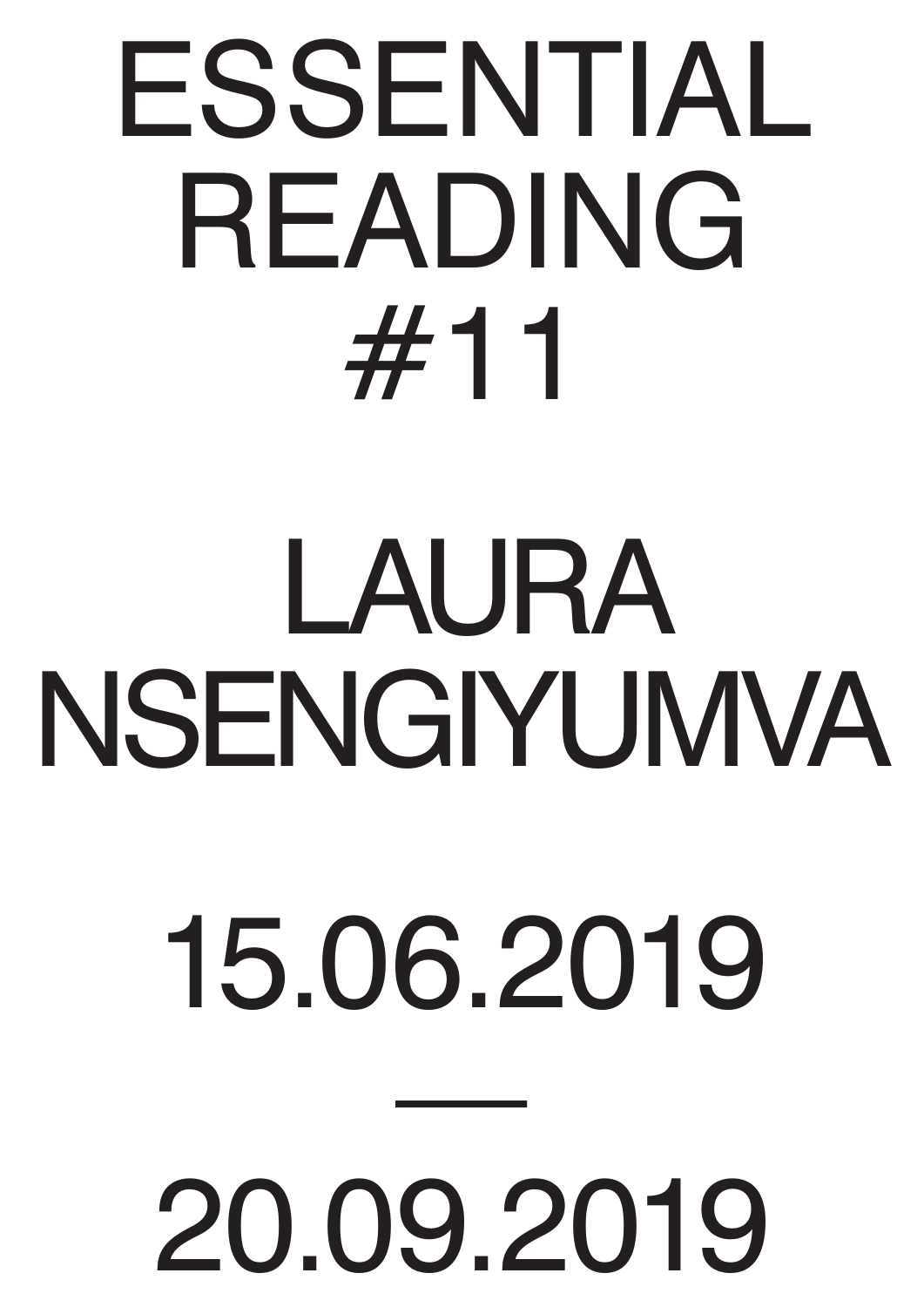Essential Reading is a project that aims to enlarge, diversify and enrich Kunstenbibliotheek's book collection. Which books are, today, really indispensable for an art library ? Guests of Essential Reading bring together and present in the library the books they consider most valuable in their life and work.

Laura Nsengiyumva is a Brussels-based artist and architect. She won the first prize at the Kunstsalon Ghent in 2011, and the second prize at the Dakar Biennale in 2012. Through her interdisciplinary practice, Nsengiyumva explores themes such as diasporic experience, multiple identity, North-South relations and empathy. She speaks about these topics through images and interventions on colonized spaces. Her transcultural view of history is based on human stories that invite us to find what brings us together.

Laura Nsengiyumva is affiliated as an artistic researcher to Kask, the School of Arts of HOGENT, and howest. Her artivists actions like PeoPL (the melting of a statue of Leopold 2) and Queen Nikkolah, are part of her research project "Shaping the presence of the African diaspora in Belgium".

Essential Reading is a project initiated by Kunstenbibliotheek and curated by Els Roelandt.

Essential Reading #11 is on view at Kunstenbibliotheek from June 15th until 20 September 2019.